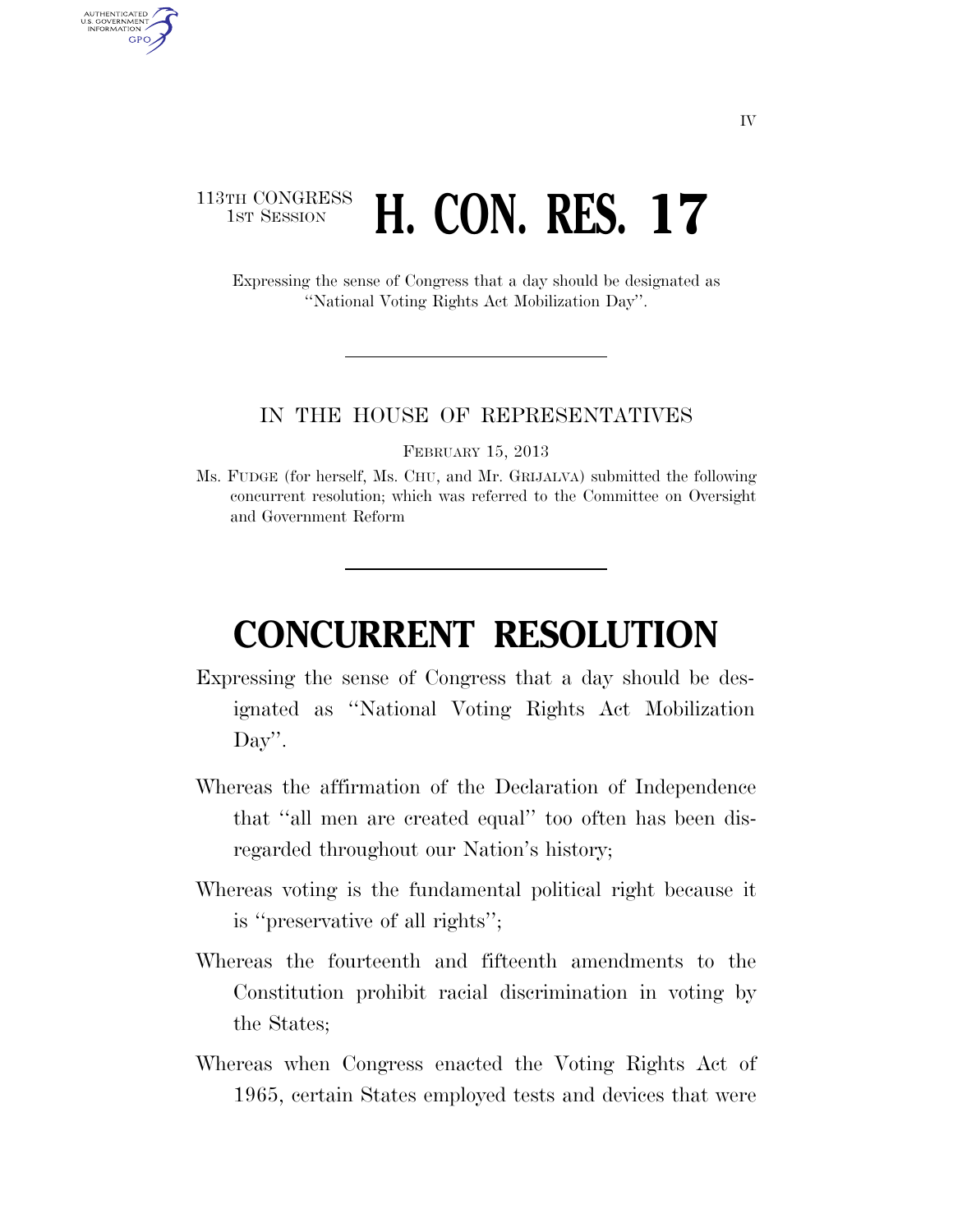race-neutral on their face but were used to prevent racial minorities from registering and voting;

- Whereas when Congress enacted the Voting Rights Act of 1965, certain States and their political subdivisions had resorted to substituting new discriminatory practices for ones that were enjoined by the Federal courts, requiring aggrieved plaintiffs to assume the burden of repeated litigation to vindicate their fourteenth and fifteenth amendment rights;
- Whereas Congress enacted section 5 of the Voting Rights Act of 1965 to require certain States and political subdivisions to submit new or modified voting practices for Federal review before they can be used;
- Whereas Congress reauthorized section 5 of the Voting Rights Act of 1965 in 1970, 1975, and 1982 after finding a continuing pattern of racial discrimination in voting by the covered jurisdictions;
- Whereas the Supreme Court repeatedly has upheld section 5 against constitutional challenges, and pointed to section 5 as a model for the appropriate exercise of Congress' enforcement authority under the Reconstruction Amendments;
- Whereas section 5 has proven to be one of the most effective provisions of the Voting Rights Act of 1965 in blocking and deterring many thousands of discriminatory voting practices that would have denied or abridged the ability of minority citizens to register, vote, and elect candidates of their choice;
- Whereas Congress in 2006 reauthorized section 5 by overwhelming margins based upon an extensive record of con-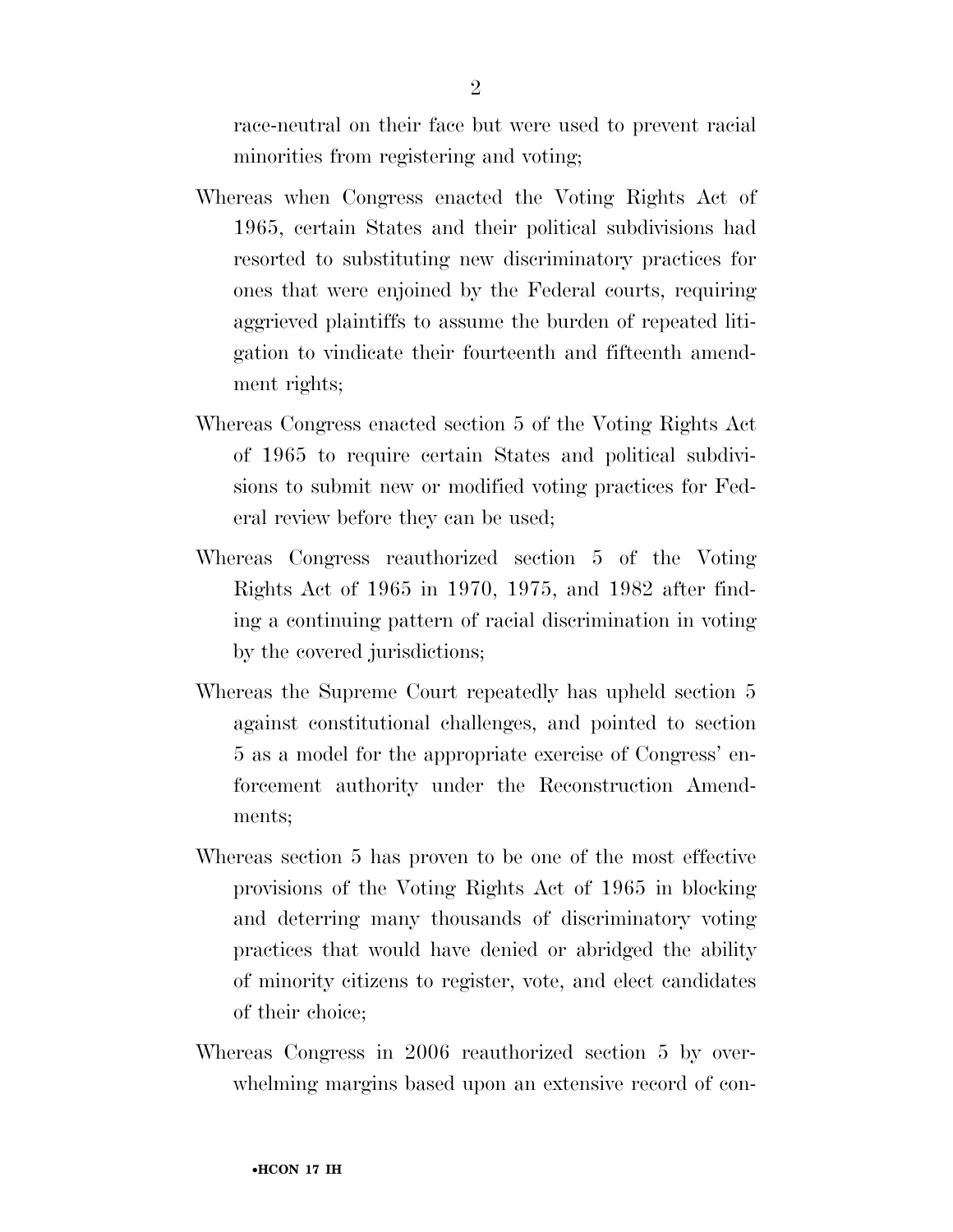tinued racial voting discrimination within the covered jurisdictions;

- Whereas section 5 continues to require Federal review for changes in all or part of 16 States with histories of official discrimination, where the legislative record showed that the bulk of racial voting discrimination has remained concentrated;
- Whereas States and political subdivisions that show a clean recent record of voting rights compliance can ''bail out'' from section 5 coverage;
- Whereas there are ongoing election problems in both the covered and the non-covered States which urgently require the attention of Congress, including voting delays, badly designed and executed voter purges, unduly restrictive voter identification laws, and deceptive and intimidating phone calls, flyers, and billboards, but these problems do not necessarily require the non-covered States to comply with the section 5 preclearance remedy;
- Whereas section 5 of the Voting Rights Act of 1965 remains necessary to protect the hard-won gains in minority electoral participation in the covered States since 1965 against the imposition of new racially discriminatory voting practices;
- Whereas the Supreme Court is scheduled to hear oral arguments in a constitutional challenge to the 2006 reauthorization of section 5; and
- Whereas February 27 would be an appropriate day for the Nation to focus upon the historic and continuing importance of the Voting Rights Act of 1965 in ensuring equality at the ballot box: Now, therefore, be it